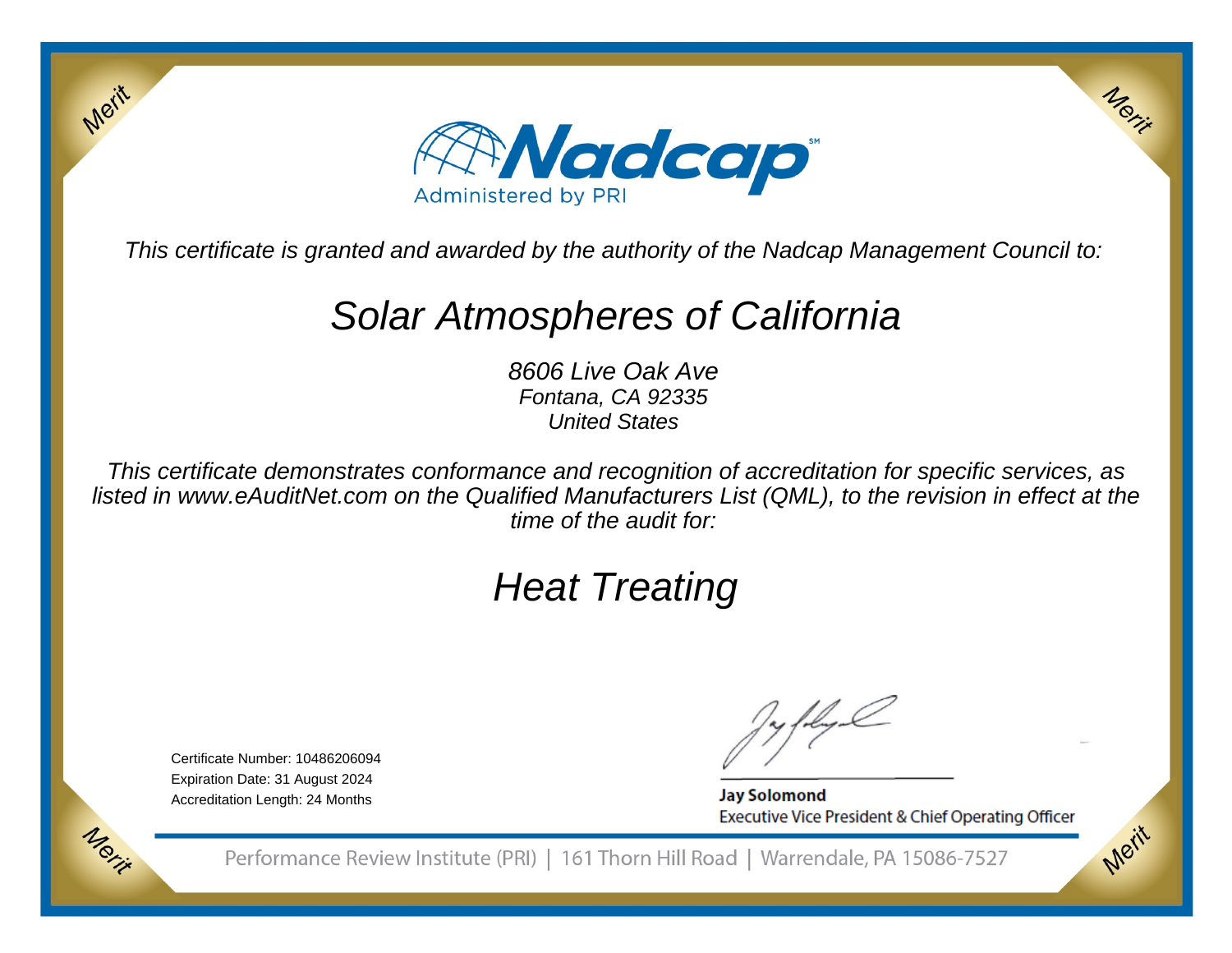

#### **SCOPE OF ACCREDITATION**

#### **Heat Treating**

# **Solar Atmospheres of California**

8606 Live Oak Ave Fontana, CA 92335

This certificate expiration is updated based on periodic audits. The current expiration date and scope of accreditation are listed at: www.eAuditNet.com - Online QML (Qualified Manufacturer Listing).

In recognition of the successful completion of the PRI evaluation process, accreditation is granted to this facility to perform the following:

#### **AC7000 - AUDIT CRITERIA FOR NADCAP ACCREDITATION**

## **AC7102 Rev K - Nadcap Audit Criteria for Heat Treating Baseline (AC7102/S and AC7102/8 must also be selected) (to be used on audits on or after 15-Aug-2021)**

Brazing – AC7102/1 must also be selected Copper Alloys – Customer Specs Nickel and Cobalt Alloys – Industry Specs – Check any applicable boxes Industry Spec – Other – Nickel and Cobalt Alloys Nickel and Cobalt Alloys– Customer Specs Stainless Steels, Austenitic – Customer Specs Stainless Steels, Austenitic – Industry Specs – Check any applicable boxes Industry Spec – Other – Stainless Steels, Austenitic Stainless Steels, Martensitic – Customer Specs Stainless Steels, Martensitic – Industry Specs – Check any applicable boxes Industry Spec – Other – Stainless Steels, Martensitic Stainless Steels, Precipitation Hardening – Customer Specs Stainless Steels, Precipitation Hardening – Industry Specs – Check any applicable boxes Industry Spec – Other – Stainless Steels, Precipitation Hardening Steels – Customer Specs Steels – Industry Specs – Check any applicable boxes Industry Spec – Other – Steels Stress Relieve – Customer Specs Stress Relieve – Industry Specs – Check any applicable boxes Industry Spec – Other – Stress Relieve Titanium Alloys – Customer Specs Titanium Alloys – Industry Specs – Check any applicable boxes Industry Spec – Other – Titanium Alloys Vacuum Heat Treating – Customer Specs Vacuum Heat Treating – Industry Specs – Check any applicable boxes t-frm-0004 29-May-20